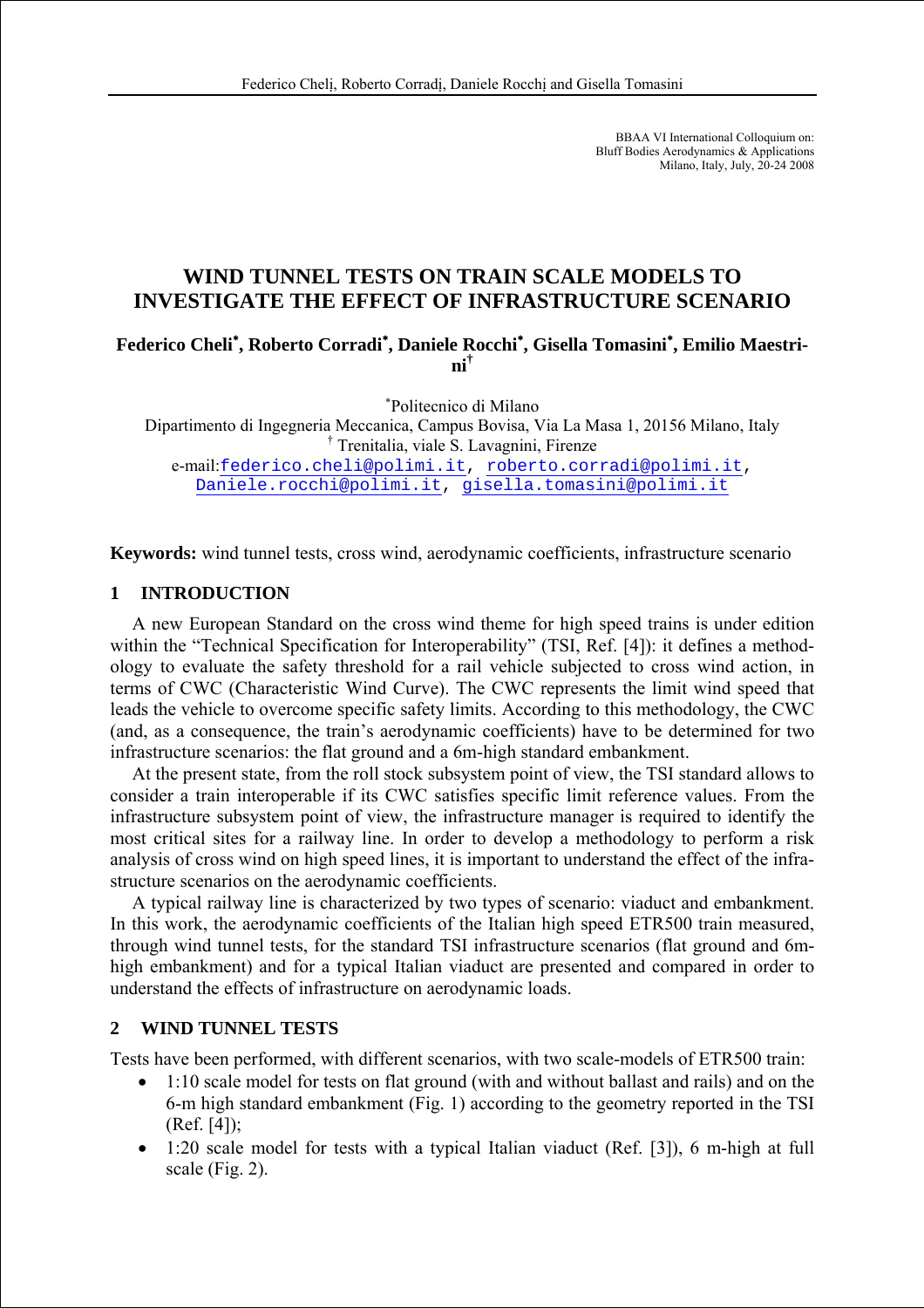On the 1:10 scale models, an external 6-components industrial dynamometric balance was adopted for the measurement of the aerodynamic forces while, for the 1:20 scale models, the aerodynamic coefficients have been measured through an internal 6 components dynamometric balance, specifically designed for this application (Ref. [3]).

All the tests have been undertaken in smooth flow conditions (Ref. [3]), with different angles of attack, ranging from 0° (wind direction parallel to the train) to 90° (transversal wind).

The reference frame adopted for the definition of the aerodynamic forces is fixed to the carbody and its origin is coincident with the carbody centre, at track level: x is the longitudinal axis, in the running direction, z is the vertical axis, upward directed, and y is perpendicular to define a right handed coordinate system.



Figure 1. Experimental wind tunnel tests: 1:10 scale model of ETR500 on embankment.



Figure 2. Experimental wind tunnel tests: 1:10 scale model of ETR500 on flat ground with ballast and rail.

## **3 AERODYNAMIC COEFFICIENTS OF THE ETR500 TRAIN**

In this section, the aerodynamic coefficients measured on a 1:10 scale model of the ETR500 train are presented. Two infrastructure scenarios are considered, which are the same prescribed in the TSI standard: flat ground and 6m-high standard embankment. The results for both locomotive and first trailer coach are reported. Fig. 3 shows the most important coefficients for the cross wind analysis: the vertical force coefficient  $C_{Fz}$  and the roll moment coefficient  $C_{Mx}$ , referred to the TOR (defined according to the CEN standard, Ref. [4]). These coefficients have been measured on the 1:10 scale model of the power car and trailer coach of the ETR500 train on flat ground scenario (Fig. 3).



Figure 3. ETR500, 1:10 scale model, flat ground: vertical force coefficients  $C_{Fz}$  (a) and roll moment coefficients  $C_{Mx}$  (b): locomotive vs first trailer coach (CEN conventions).

It is possible to observe that the first vehicle shows, for both coefficients, a maximum for angles between 45° and 50°, while the second vehicle reaches its maximum at 90°. The trend found for the locomotive is typical of all the leading vehicles of a convoy (Ref. [1], [2] and [3]) and it is due to a transition from slender to bluff body behaviour. Moreover, Fig. 3 shows also that the first vehicle is characterized by a roll moment coefficient higher than that of the second vehicle for all angles of attack; on the other hand, the values of the vertical force coefficient  $C_{Fz}$  of the power car are higher than those of the trailer coach only in the range 10°-45°.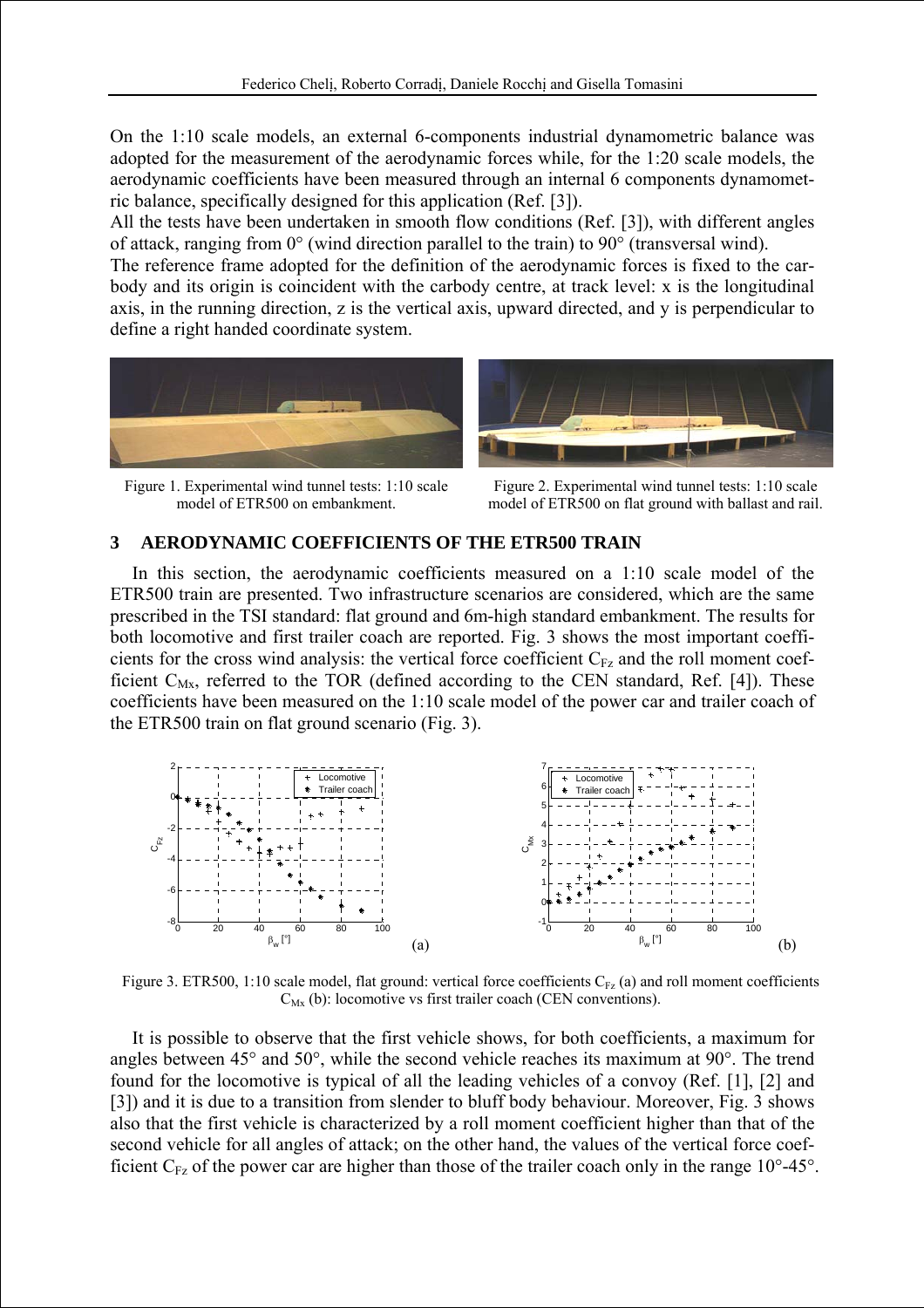The same coefficients,  $C_{Fz}$  and  $C_{Mx}$ , for the first vehicle of the ETR500 train on a 6m-high embankment are shown in Fig. 4, where a comparison between windward and leeward train's position is reported. It is possible to observe that the main differences between the two configurations arise, for both the coefficients, at high angles of attack, while at low angles, the  $C_{Fz}$  and the  $C_{Mx}$  seem not to be sensitive to the position of the train on the embankment.



Figure 4. ETR500, 1:10 scale model, 6m high standard embankment, locomotive: vertical force coefficients  $C_{Fz}$  (a) and roll moment coefficients  $C_{Mx}$  (b) windward and leeward side (CEN conventions).

## **4 INFRASTRUCTURE SCENARIO EFFECTS**

It is well known that the infrastructure's geometry influences the aerodynamic response of a rail vehicle (Ref. [2] and [3]). In the full paper, the aerodynamic coefficients measured with different infrastructure scenarios will be compared and the effect of the scenario on wind speed will be analysed. In particular, the 6m-high standard embankment and a typical railway viaduct will be taken into account and compared, in terms of coefficients, with the flat ground configuration, with and without ballast and rail. In this abstract, only the main results have been shown.

Fig. 5 shows respectively the vertical force coefficient  $C_{Fz}$  and the roll moment coefficient  $C_{\text{Mx}}$  measured on the 1:10 scale model of the locomotive of the ETR500 train, in terms of comparison between the 6m-high embankment scenario and the flat ground configuration without ballast. In particular, the aerodynamic coefficients measured with the embankment have been calculated by making reference to the incoming wind speed measured in two different positions: marker \* refers to the coefficients evaluated for the wind speed of undisturbed flow (free stream, away from the embankment), while marker *x* corresponds to the coefficients calculated using the wind velocity measured over the embankment, without the train, in correspondence of the train position, 2m over the track. This second procedure is adopted to account for the speed up effect associated to the infrastructure scenario.

The data reported in Fig. 5 confirm the indisputable effect of the scenario on a train's aerodynamic behaviour. When considering the wind speed of the undisturbed flow as the reference one, the roll moment coefficient for train on embankment differs from that on flat ground, also for small angles of attack. In particular, the previous one is higher up to 40° and lower for higher angles of attack. If the roll moment coefficient for the embankment scenario is evaluated on the basis of the wind speed measured over the track, at low yaw angles (up to 35°), the coefficient itself is very close to the corresponding coefficient measured on flat ground. This demonstrates that, at low angles, the gap in the roll moment coefficient between flat ground and embankment can be substantially ascribed to the speed up effect associated with the geometry of the embankment. The practical outcome of this experimental result is that one can always use the flat ground coefficients, provided that the accelerated wind speed on top of the embankment is adopted as the reference one for the aerodynamic loads computation. Effective formulas are proposed in the literature to account for this speed up effect.